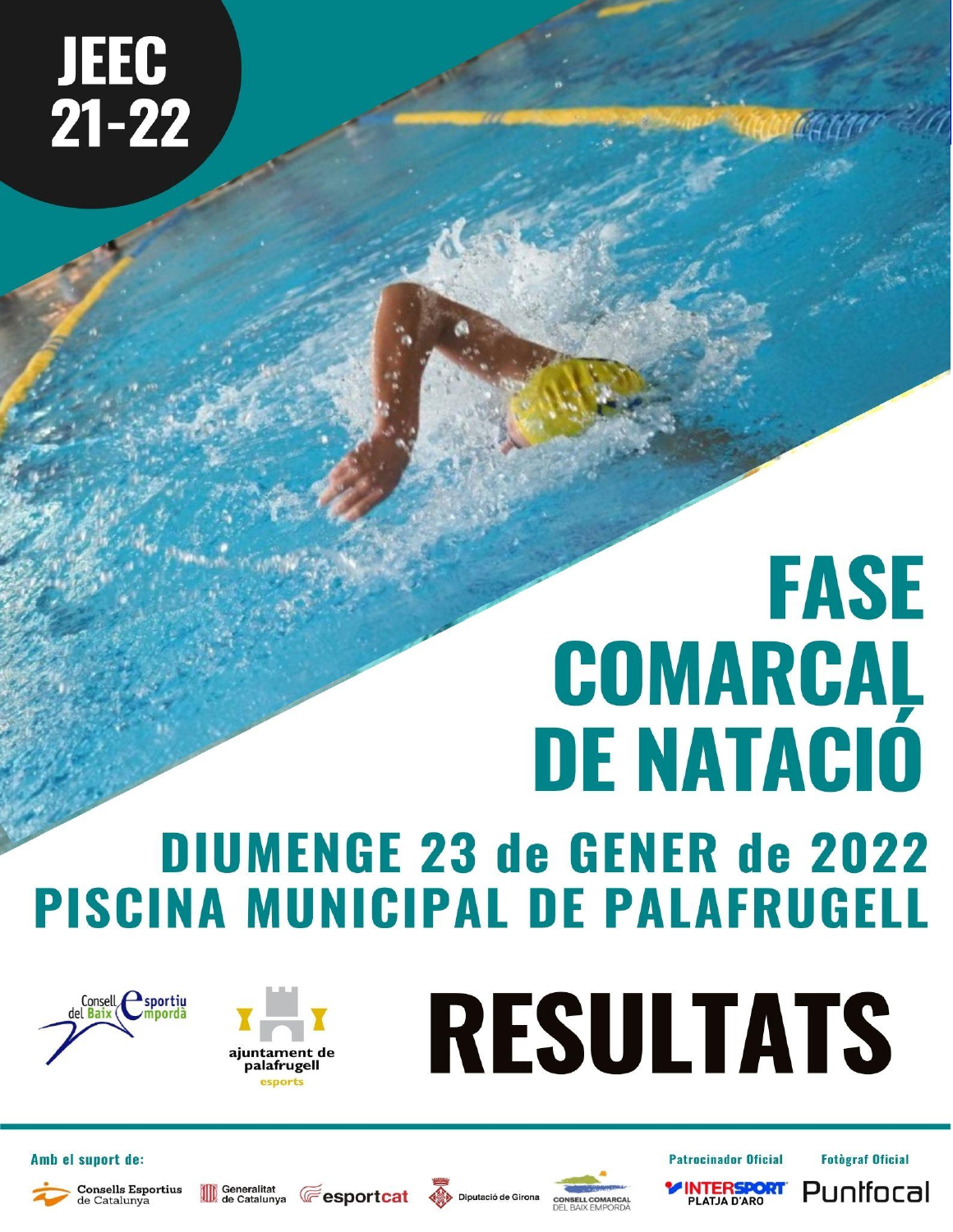

#### FASE COMARCAL DE NATACIÓ – INDIVIDUAL I RELLEUS DIUMENGE 23 DE GENER DE 2022 – PISCINA MUNICIPAL DE PALAFRUGELL

| NEDADOR/A                     | CLUB            | CA1 | <b>TEMPS ESQUENA</b> |
|-------------------------------|-----------------|-----|----------------------|
| <u>UNAI FERNANDEZ COMBISI</u> | <b>AC XALOC</b> | ВM  | 26.75                |
| ARNAU PALA PONS               | AC XALOC        | ΒM  | <b>BAIXA</b>         |

|   | NEDADOR/A                 | CLUB            | CA1 | <b>TEMPS ESQUENA</b> |
|---|---------------------------|-----------------|-----|----------------------|
|   | <b>EDURNE TARDIO</b>      | <b>AC XALOC</b> | АF  | 0,54,38              |
| ∽ | <b>NURIA LOPEZ BASART</b> | <b>AC XALOC</b> | АF  | 1.04.22              |

|   | NEDADOR/A                 | <b>CLUB</b>                | <b>CAT</b> | <b>TEMPS ESQUENA</b> |
|---|---------------------------|----------------------------|------------|----------------------|
|   | <b>UNAI GILLUÉ ARANDA</b> | <b>CN PORT DE LA SELVA</b> | <b>AM</b>  | 0,45,44              |
|   | <b>GERARD CLOTET</b>      | <b>CN PALAMÓS</b>          | <b>AM</b>  | 0,47,69              |
| З | <b>PETR MIROSHNIKOV</b>   | <b>CN PALAMÓS</b>          | <b>AM</b>  | 0,49,13              |
|   | IKER GALVEZ               | CT LA BISBAL               | AM         | 0,52,94              |
|   | PAU GORRERRA              | CN PALAMÓS                 | AM         | BAIXA                |

| I NEDADOR/A                   | <b>CLUB</b>                | <b>CAT</b> | <b>TEMPS ESQUENA</b> |
|-------------------------------|----------------------------|------------|----------------------|
| <b>AINA FABREGA RODRIGUEZ</b> | <b>CN PORT DE LA SELVA</b> | IF         | 1,37,97              |
| MARIA ZORRILLA                | CN PALAMÓS                 | ΙF         | BAIXA                |
| FIONA ROS                     | CN PALAMÓS                 | IF         | BAIXA                |
| AINA PALÀ PONS                | AC XALOC                   | IF         | BAIXA                |

| NEDADOR/A          | <b>CLUB</b>       | <b>CAT</b> | <b>TEMPS ESQUENA</b> |
|--------------------|-------------------|------------|----------------------|
| DAVID ZORRILLA     | <b>CN PALAMÓS</b> | ΙM         | 1.42.46              |
| <b>BLAI CANER</b>  | <b>CN PALAMÓS</b> | lМ         | 1,57,50              |
| JOAN SALVADOR PUIG | AC XALOC          | IM         | BAIXA                |

|   | NEDADOR/A                 | <b>CLUB</b>                | <b>CAT</b> | <b>TEMPS ESQUENA</b> |
|---|---------------------------|----------------------------|------------|----------------------|
|   | <b>AGUSTÍ PLANAS SALA</b> | <b>CN PORT DE LA SELVA</b> | <b>CM</b>  | 1,15,34              |
|   | <b>TIMOFEY SMIRNOV</b>    | <b>CN PALAMÓS</b>          | <b>CM</b>  | 1,26,85              |
| З | <b>ANDREI PERMIAKOV</b>   | <b>CN PALAMÓS</b>          | <b>CM</b>  | 1,33,88              |
|   | <b>IVAN KOROLEV</b>       | AC XALOC                   | <b>CM</b>  | BAIXA                |
|   | EZEQUIEL ROMERO COLLS     | AC XALOC                   | <b>CM</b>  | <b>BAIXA</b>         |



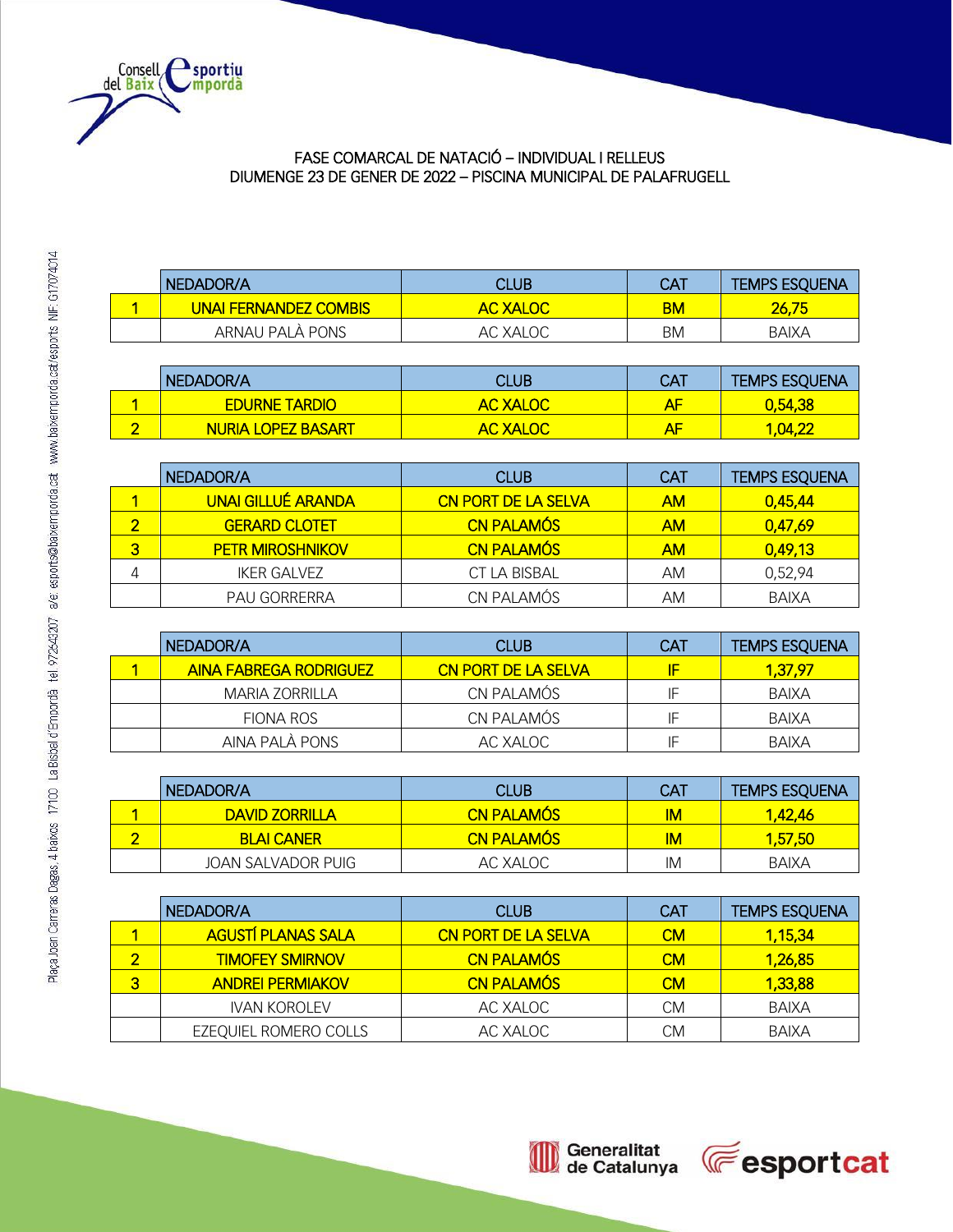

|   | NEDADOR/A                        | <b>CLUB</b>     | <b>CAT</b> | <b>TEMPS BRAÇA</b> |
|---|----------------------------------|-----------------|------------|--------------------|
|   | <b>PAULA TARDIO</b>              | <b>AC XALOC</b> | <b>PBF</b> | 0,33,44            |
|   | <b>ALEXIA MARTÍNEZ SERRABASA</b> | <b>AC XALOC</b> | <b>PBF</b> | 0,35,59            |
| з | <b>ONA MUÑOZ DURAN</b>           | <b>CTB</b>      | <b>PBF</b> | 0,39,72            |
|   | LAYANA ABOULAYAA                 | AC XALOC        | <b>PBF</b> | 0,44,59            |

|   | NEDADOR/A                   | <b>CLUB</b>                | <b>CAT</b> | <b>TEMPS BRAÇA</b> |
|---|-----------------------------|----------------------------|------------|--------------------|
|   | <b>ONA BONSOMS LLEONART</b> | <b>CN PORT DE LA SELVA</b> | ВF         | 0,30,91            |
| ◠ | <b>ZOE GARCIA</b>           | <b>CN PALAMÓS</b>          | ВF         | 0,35,44            |
| 3 | <b>MARIONA RAMIREZ</b>      | <b>CN PALAMÓS</b>          | ВF         | 0,47,90            |
|   | ABRIL ISERN SAGUÉ           | AC XALOC                   | ΒF         | BAIXA              |

|   | NEDADOR/A                  | <b>CLUB</b>       | <b>CAT</b> | <b>TEMPS BRAÇA</b> |
|---|----------------------------|-------------------|------------|--------------------|
|   | NIL RODRIGO MORATÓ         | <b>AC XALOC</b>   | <b>BM</b>  | 0,31,28            |
|   | <b>XAVI MANTAS JIMENEZ</b> | <b>AC XALOC</b>   | <b>BM</b>  | 0,31,75            |
| 3 | <b>ARTEM PERMIAKOV</b>     | <b>CN PALAMÓS</b> | <b>BM</b>  | 0,37,03            |
|   | DANTE DI SABATO            | CN PALAMÓS        | BM         | BAIXA              |
|   | <b>MARC TEPCHUK</b>        | AC XALOC          | BM         | BAIXA              |

|                | NEDADOR/A                             | <b>CLUB</b>       | <b>CAT</b> | <b>TEMPS BRAÇA</b> |
|----------------|---------------------------------------|-------------------|------------|--------------------|
|                | <b>LAIA GUILLAMON</b>                 | <b>CN PALAMÓS</b> | AF         | 0,53,07            |
| $\overline{2}$ | <b>MARTINA VERGELI CASELLAS</b>       | <b>AC XALOC</b>   | AF         | 0,58,44            |
| 3              | <b>ONA HERRERA AGÜERA</b>             | <b>AC XALOC</b>   | AF         | 0,59,50            |
| 4              | <b>EDURNE TARDIO</b>                  | AC XALOC          | AF         | 1,05,22            |
| 5              | NURIA LOPEZ BASART                    | AC XALOC          | AF         | 1,08,66            |
|                | <b>JULIETA VIDAL</b>                  | CN PALAMÓS        | AF         | <b>BAIXA</b>       |
|                | ALEXANDRA CANOVAS<br><b>FORCADELL</b> | <b>CTB</b>        | AF         | <b>BAIXA</b>       |
|                | <b>MARIA GISBERT</b>                  | CN PALAMÓS        | AF         | <b>BAIXA</b>       |
|                | LILIAN ZARCOS LOBATO                  | AC XALOC          | AF         | <b>BAIXA</b>       |
|                | DALIA ABOUYALAA                       | AC XALOC          | AF         | <b>BAIXA</b>       |

| NEDADOR/A           | <b>CLUB</b>          | <b>CAT</b> | <b>TEMPS BRACA</b> |
|---------------------|----------------------|------------|--------------------|
| <b>NIKITA LISEV</b> | <b>CN PALAMÓS</b>    | AM         | 0,54,07            |
| <b>IVO GALVEZ</b>   | <b>CT LA BISBALL</b> | AM         | 0,56,38            |

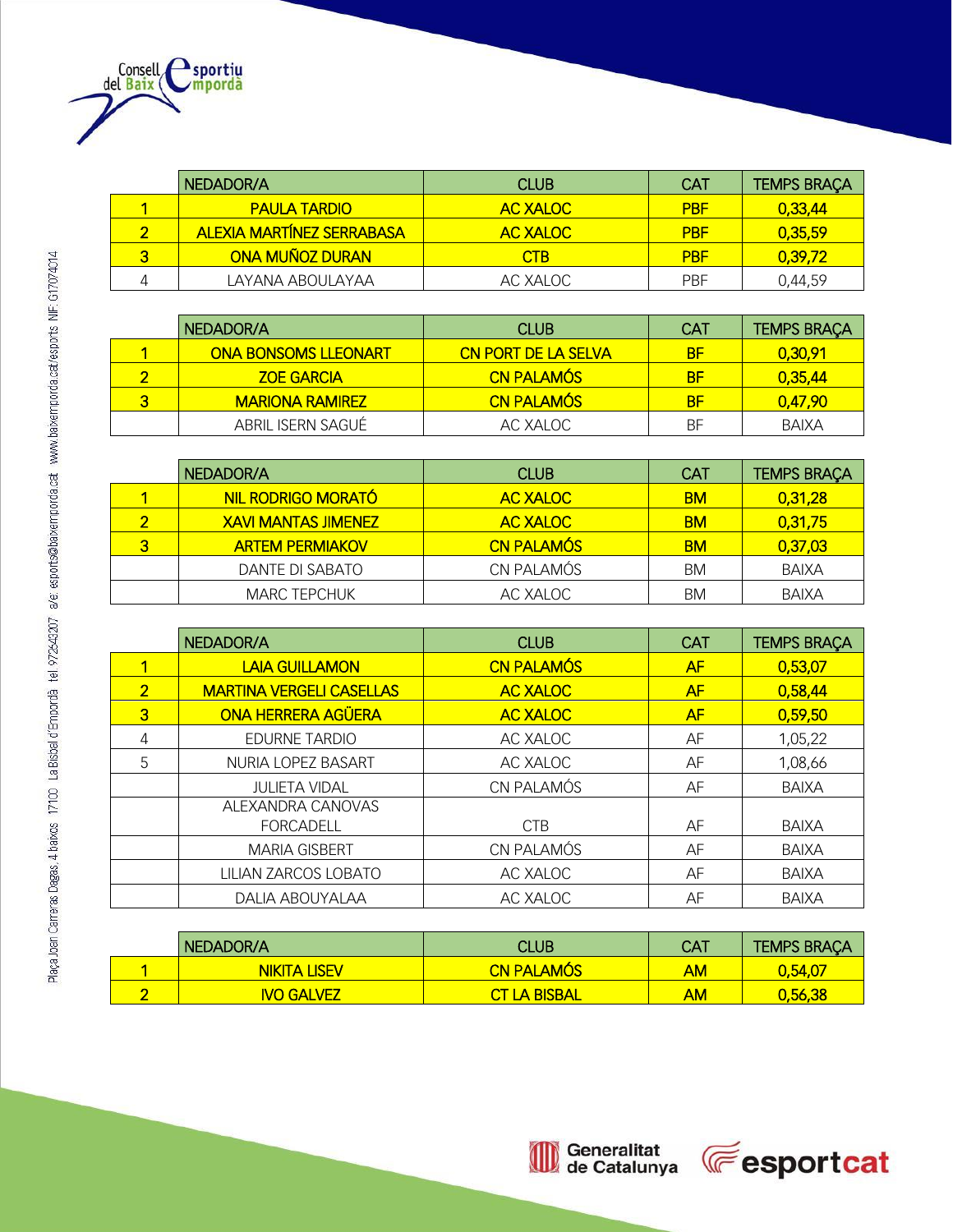

|   | NEDADOR/A                    | <b>CLUB</b>                | <b>CAT</b> | <b>TEMPS BRAÇA</b> |
|---|------------------------------|----------------------------|------------|--------------------|
|   | <b>ADINA ULLASTRES ROIG</b>  | <b>AC XALOC</b>            | IF         | 1,55,97            |
| ◠ | <b>NURIA VEHILS IGLESIAS</b> | <b>AC XALOC</b>            | IF         | 1,58,28            |
| 3 | <b>MAR BONSOMS LLEONART</b>  | <b>CN PORT DE LA SELVA</b> | IF         | 2,07,31            |
| 4 | LAIA SERRA                   | CT LA BISBAL               | IF         | 2,07,79            |
|   | ROSER GISBERT                | CN PALAMÓS                 | IF         | <b>BAIXA</b>       |

|   | NEDADOR/A                    | <b>CLUB</b>         | <b>CAT</b> | <b>TEMPS BRAÇA</b> |
|---|------------------------------|---------------------|------------|--------------------|
|   | <b>PAU GUILLAMON</b>         | <b>CN PALAMÓS</b>   | IМ         | 1,45,88            |
| ◠ | <b>JOEL VERGELI CASELLAS</b> | <b>AC XALOC</b>     | IМ         | 1,52,84            |
| 3 | <b>POL COROMINAS RUIZ</b>    | <b>AC XALOC</b>     | IM.        | 2,02,31            |
|   | AXEL BORJA NOGUÉ             | CN PORT DE LA SELVA | IM         | 2,11,03            |
|   | OLEKSANDR KRICHFALOVSHIY     | AC XALOC            | IM         | 2,11,53            |
|   | <b>DAVID ZORRILLA</b>        | CN PALAMÓS          | IM         | 2,19,44            |

| NEDADOR/A                | CLUB                | <b>CAT</b>             | <b>TEMPS BRAÇA</b> |
|--------------------------|---------------------|------------------------|--------------------|
| <b>CORAL BORJA NOGUÉ</b> | CN PORT DE LA SELVA | $\mathsf{C}\mathsf{F}$ | 1,47,09            |

| NEDADOR/A                   | CLUB                       | CA1 | <b>TEMPS BRAÇA</b> |
|-----------------------------|----------------------------|-----|--------------------|
| <b>ARNAU PIETX PALOMAR</b>  | <b>CN PORT DE LA SELVA</b> | CМ  | <u>1.15.47</u>     |
| <b>DMITRY CHERNOGORSTEV</b> | <b>CN PALAMOS</b>          | СM  | 1.43.12            |

I



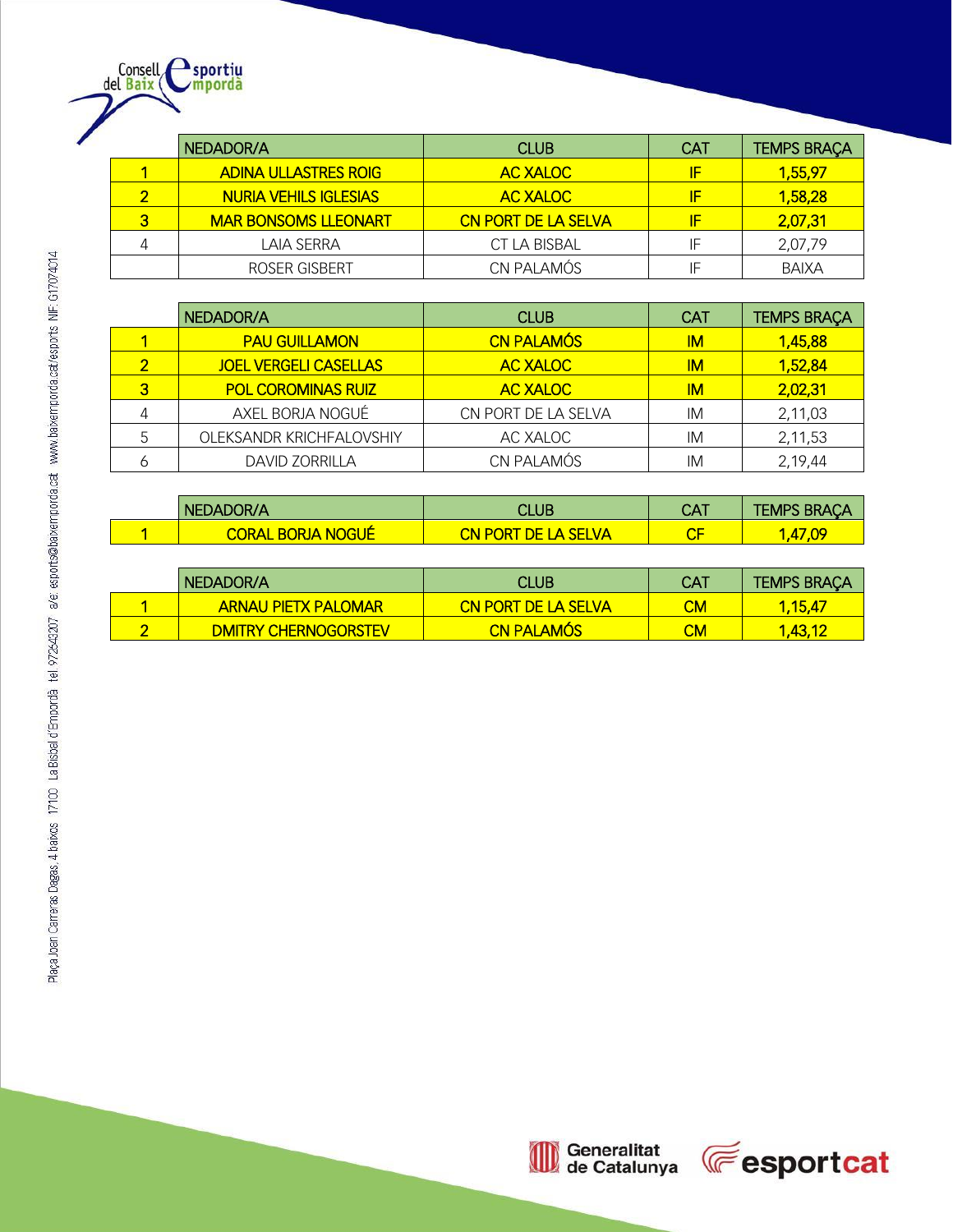

|                         | NEDADOR/A                               | <b>CLUB</b>                | <b>CAT</b> | <b>TEMPS PAPALLONA</b> |
|-------------------------|-----------------------------------------|----------------------------|------------|------------------------|
| $\mathbf{1}$            | <b>EGOR CHERNOGORSTEV</b>               | <b>CN PALAMÓS</b>          | <b>BM</b>  | 0,30,03                |
|                         | <b>ALEX DOMENECH</b>                    | CN PALAMÓS                 | BM         | <b>BAIXA</b>           |
|                         |                                         |                            |            |                        |
|                         | NEDADOR/A                               | <b>CLUB</b>                | <b>CAT</b> | <b>TEMPS PAPALLONA</b> |
| 1                       | <b>FIONA POYANO</b>                     | <b>CN PALAMÓS</b>          | AF         | 0,20,09                |
| $\overline{2}$          | <b>MARINA MORÉ SALA</b>                 | <b>CN PORT DE LA SELVA</b> | AF         | 0,21,75                |
| $\overline{3}$          | <b>PAULA MARUNY</b>                     | <b>CN PALAMÓS</b>          | AF         | 0,32,63                |
|                         |                                         |                            |            |                        |
|                         | NEDADOR/A                               | <b>CLUB</b>                | <b>CAT</b> | <b>TEMPS PAPALLONA</b> |
| 1                       | <b>PATRICK BOIX PRIETO</b>              | <b>CTB</b>                 | <b>AM</b>  | 0,20,40                |
|                         |                                         |                            |            |                        |
|                         | NEDADOR/A                               | <b>CLUB</b>                | <b>CAT</b> | <b>TEMPS PAPALLONA</b> |
| 1                       | <b>AINA FABREGA</b><br><b>RODRIGUEZ</b> | <b>CN PORT DE LA SELVA</b> | IF         | 0,57,34                |
|                         |                                         |                            |            |                        |
|                         | NEDADOR/A                               | <b>CLUB</b>                | <b>CAT</b> | <b>TEMPS PAPALLONA</b> |
| $\overline{\mathbf{1}}$ | <b>JULIA BLANARU</b>                    | <b>CTB</b>                 | CF         | 0,46,69                |
|                         |                                         |                            |            |                        |
|                         | NEDADOR/A                               | <b>CLUB</b>                | <b>CAT</b> | <b>TEMPS PAPALLONA</b> |
| 1                       | <b>AGUSTÍ PLANAS SALA</b>               | <b>CN PORT DE LA SELVA</b> | CM         | 0,34,75                |

| NFDADOR/A                 | CI UB'                     | <b>CAT</b> | <b>TEMPS PAPALLONA</b> |
|---------------------------|----------------------------|------------|------------------------|
| <b>AGUSTI PLANAS SALA</b> | <b>CN PORT DE LA SELVA</b> | СM         | 0,34,75                |

Generalitat<br>de Catalunya  $\textcircled{\tiny{1}}$ 

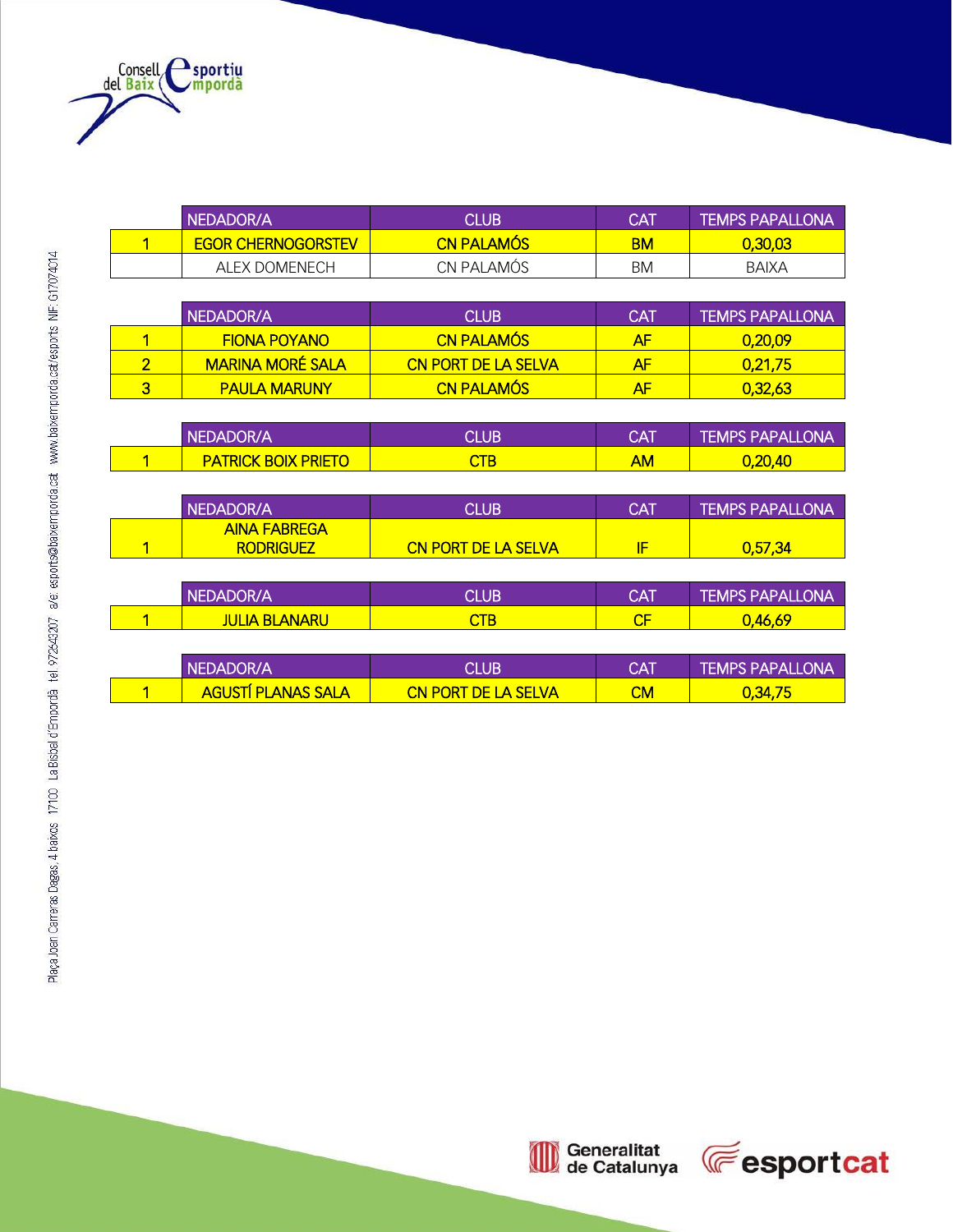

|   | NEDADOR/A                 | CLUB.           | CAT        | <b>TEMPS LLIURE</b> |
|---|---------------------------|-----------------|------------|---------------------|
|   | <b>PAULA TARDIO</b>       | AC XALOC        | <b>PRF</b> | 0,27,25             |
|   | <b>ONA MUÑOZ DURAN</b>    | <b>CTB</b>      | <b>PRF</b> | 0,30,25             |
| 3 | LAYANA ABOULAYAA          | <b>AC XALOC</b> | <b>PBF</b> | 0,33,91             |
| 4 | ALEXIA MARTÍNEZ SERRABASA | AC XALOC        | <b>PRF</b> | 0,38,62             |

|   | NEDADOR/A                   | CLUB.                      | <b>CAT</b> | <b>TEMPS LLIURE</b> |
|---|-----------------------------|----------------------------|------------|---------------------|
|   | <b>ONA BONSOMS LLEONART</b> | <b>CN PORT DE LA SELVA</b> | BF         | 0.25.62             |
|   | <b>ZOE GARCIA</b>           | <b>CN PALAMÓS</b>          | BF         | 0,32,88             |
| 3 | <b>MARIONA RAMIREZ</b>      | <b>CN PALAMÓS</b>          | <b>BF</b>  | 0,35,78             |
|   | ABRIL ISERN SAGUÉ           | AC XALOC                   | ΒF         | BAIXA               |

|                | NEDADOR/A                    | <b>CLUB</b>       | <b>CAT</b> | <b>TEMPS LLIURE</b> |
|----------------|------------------------------|-------------------|------------|---------------------|
|                | NIL RODRIGO MORATÓ           | <b>AC XALOC</b>   | <b>BM</b>  | 0,22,22             |
| $\overline{2}$ | <b>EGOR CHERNOGORSTEV</b>    | <b>CN PALAMÓS</b> | <b>BM</b>  | 0,22,59             |
| 3              | <b>UNAI FERNANDEZ COMBIS</b> | <b>AC XALOC</b>   | <b>BM</b>  | 0,22,84             |
| 4              | XAVI MANTAS JIMENEZ          | AC XALOC          | BM         | 0,26,15             |
| 5              | <b>ARTEM PERMIAKOV</b>       | CN PALAMÓS        | BM         | 0,26,31             |
|                | ARNAU PALÀ PONS              | AC XALOC          | BM         | <b>BAIXA</b>        |
|                | DANTE DI SABATO              | CN PALAMÓS        | BM         | <b>BAIXA</b>        |
|                | <b>MARC TEPCHUK</b>          | AC XALOC          | <b>BM</b>  | <b>BAIXA</b>        |

|                | NEDADOR/A                             | <b>CLUB</b>                | <b>CAT</b> | <b>TEMPS LLIURE</b> |
|----------------|---------------------------------------|----------------------------|------------|---------------------|
| 1              | <b>MARINA MORÉ SALA</b>               | <b>CN PORT DE LA SELVA</b> | AF         | 0,40,72             |
| $\overline{2}$ | <b>MARTINA VERGELI CASELLAS</b>       | <b>AC XALOC</b>            | AF         | 0,41,75             |
| $\overline{3}$ | <b>FIONA POYANO</b>                   | <b>CN PALAMÓS</b>          | AF         | 0,43,16             |
| $\overline{4}$ | ONA HERRERA AGÜERA                    | AC XALOC                   | AF         | 0,45,25             |
| 5              | PAULA MARUNY                          | CN PALAMÓS                 | AF         | 0,52,44             |
| 6              | LAIA GUILLAMON                        | CN PALAMÓS                 | AF         | 0,54,28             |
|                | <b>JULIETA VIDAL</b>                  | CN PALAMÓS                 | AF         | <b>BAIXA</b>        |
|                | <b>MARIA GISBERT</b>                  | CN PALAMÓS                 | AF         | <b>BAIXA</b>        |
|                | ALEXANDRA CANOVAS<br><b>FORCADELL</b> | <b>CTB</b>                 | AF         | <b>BAIXA</b>        |
|                | LILIAN ZARCOS LOBATO                  | AC XALOC                   | AF         | <b>BAIXA</b>        |
|                | <b>DALIA ABOUYALAA</b>                | AC XALOC                   | AF         | <b>BAIXA</b>        |

Generalitat<br>de Catalunya OD

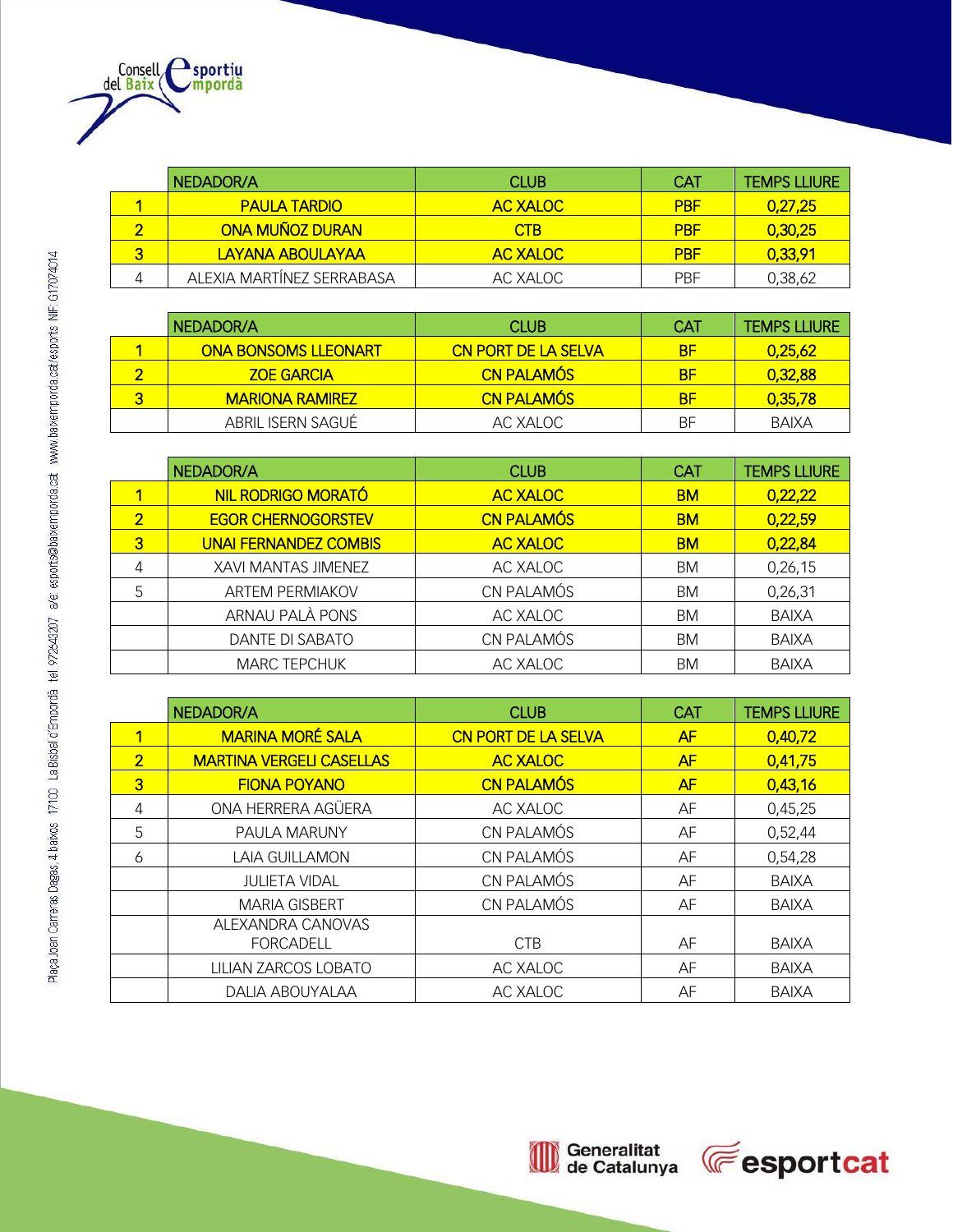|   | NEDADOR/A                  | <b>CLUB</b>                | <b>CAT</b> | <b>TEMPS LLIURE</b> |
|---|----------------------------|----------------------------|------------|---------------------|
|   | <b>PATRICK BOIX PRIETO</b> | <b>CTB</b>                 | <b>AM</b>  | 0,34,95             |
| 2 | <b>UNAI GILLUÉ ARANDA</b>  | <b>CN PORT DE LA SELVA</b> | <b>AM</b>  | 0,37,09             |
| 3 | <b>GERARD CLOTET</b>       | <b>CN PALAMÓS</b>          | <b>AM</b>  | 0,37,66             |
| 4 | PETR MIROSHNIKOV           | CN PALAMÓS                 | AM.        | 0,43,10             |
| 5 | <b>IVO GALVEZ</b>          | CT LA BISBAL               | AM.        | 0,43,31             |
| 6 | <b>NIKITA LISEV</b>        | CN PALAMÓS                 | AM         | 0,44,16             |
|   | <b>IKER GALVEZ</b>         | <b>CT LA BISBAL</b>        | AM.        | 0,44,85             |
|   | <b>PAU GORRERRA</b>        | CN PALAMÓS                 | AM         | <b>BAIXA</b>        |

|                | NEDADOR/A                    | <b>CLUB</b>         | <b>CAT</b> | <b>TEMPS LLIURE</b> |
|----------------|------------------------------|---------------------|------------|---------------------|
|                | <b>ADINA ULLASTRES ROIG</b>  | <b>AC XALOC</b>     | IF         | 1,27,88             |
| $\overline{2}$ | <b>NURIA VEHILS IGLESIAS</b> | <b>AC XALOC</b>     | IF         | 1,32,09             |
| 3              | <b>LAIA SERRA</b>            | <b>CT LA BISBAL</b> | IF         | 1,42,25             |
| 4              | <b>MAR BONSOMS LLEONART</b>  | CN PORT DE LA SELVA | IF         | 1,43,31             |
|                | AINA PALÀ PONS               | AC XALOC            | IF         | <b>BAIXA</b>        |
|                | ROSER GISBERT                | CN PALAMÓS          | IF         | <b>BAIXA</b>        |
|                | <b>FIONA ROS</b>             | CN PALAMÓS          | IF         | <b>BAIXA</b>        |
|                | <b>MARIA ZORRILLA</b>        | CN PALAMÓS          | IF         | <b>BAIXA</b>        |

|   | NEDADOR/A                    | <b>CLUB</b>         | <b>CAT</b> | <b>TEMPS LLIURE</b> |
|---|------------------------------|---------------------|------------|---------------------|
|   | <b>JOEL VERGELI CASELLAS</b> | <b>AC XALOC</b>     | IM.        | 1,23,38             |
|   | <b>BLAI CANER</b>            | <b>CN PALAMÓS</b>   | IM.        | 1,30,62             |
| 3 | <b>PAU GUILLAMON</b>         | <b>CN PALAMÓS</b>   | IМ         | 1,31,09             |
| 4 | AXEL BORJA NOGUÉ             | CN PORT DE LA SELVA | IM         | 1,37,03             |
| 5 | OLEKSANDR KRICHFALOVSHIY     | AC XALOC            | IM         | 1,43,72             |
| 6 | POL COROMINAS RUIZ           | AC XALOC            | IM         | 1,44,19             |
|   | <b>JOAN SALVADOR PUIG</b>    | AC XALOC            | IM         | BAIXA               |

|   | I NEDADOR/A              | CLUB                       | <b>CAT</b> | <b>TEMPS LLIURE</b> |
|---|--------------------------|----------------------------|------------|---------------------|
|   | <b>CORAL BORJA NOGUÉ</b> | <b>CN PORT DE LA SELVA</b> |            | 1.23.37             |
| ⌒ | <b>JULIA BLANARU</b>     | <b>CTB</b>                 |            | <u>1,31,15</u>      |

|                         | NEDADOR/A                  | <b>CLUB</b>                | CAT       | <b>TEMPS LLIURE</b> |
|-------------------------|----------------------------|----------------------------|-----------|---------------------|
|                         | <b>ARNAU PIETX PALOMAR</b> | <b>CN PORT DE LA SELVA</b> | <b>CM</b> | 1,01,63             |
| $\overline{\mathbf{2}}$ | <b>TIMOFEY SMIRNOV</b>     | <b>CN PALAMÓS</b>          | <b>CM</b> | 1,14,28             |
| 3                       | <b>ANDREI PERMIAKOV</b>    | <b>CN PALAMÓS</b>          | <b>CM</b> | 1,25,53             |
|                         | DMITRY CHERNOGORSTEV       | CN PALAMÓS                 | <b>CM</b> | 1,34,47             |
|                         | <b>IVAN KOROLEV</b>        | AC XALOC                   | <b>CM</b> | <b>BAIXA</b>        |
|                         | EZEQUIEL ROMERO COLLS      | AC XALOC                   | СM        | <b>BAIXA</b>        |

Generalitat<br>de Catalunya  $\textcircled{\tiny{1}}$ 



Consell esportiu